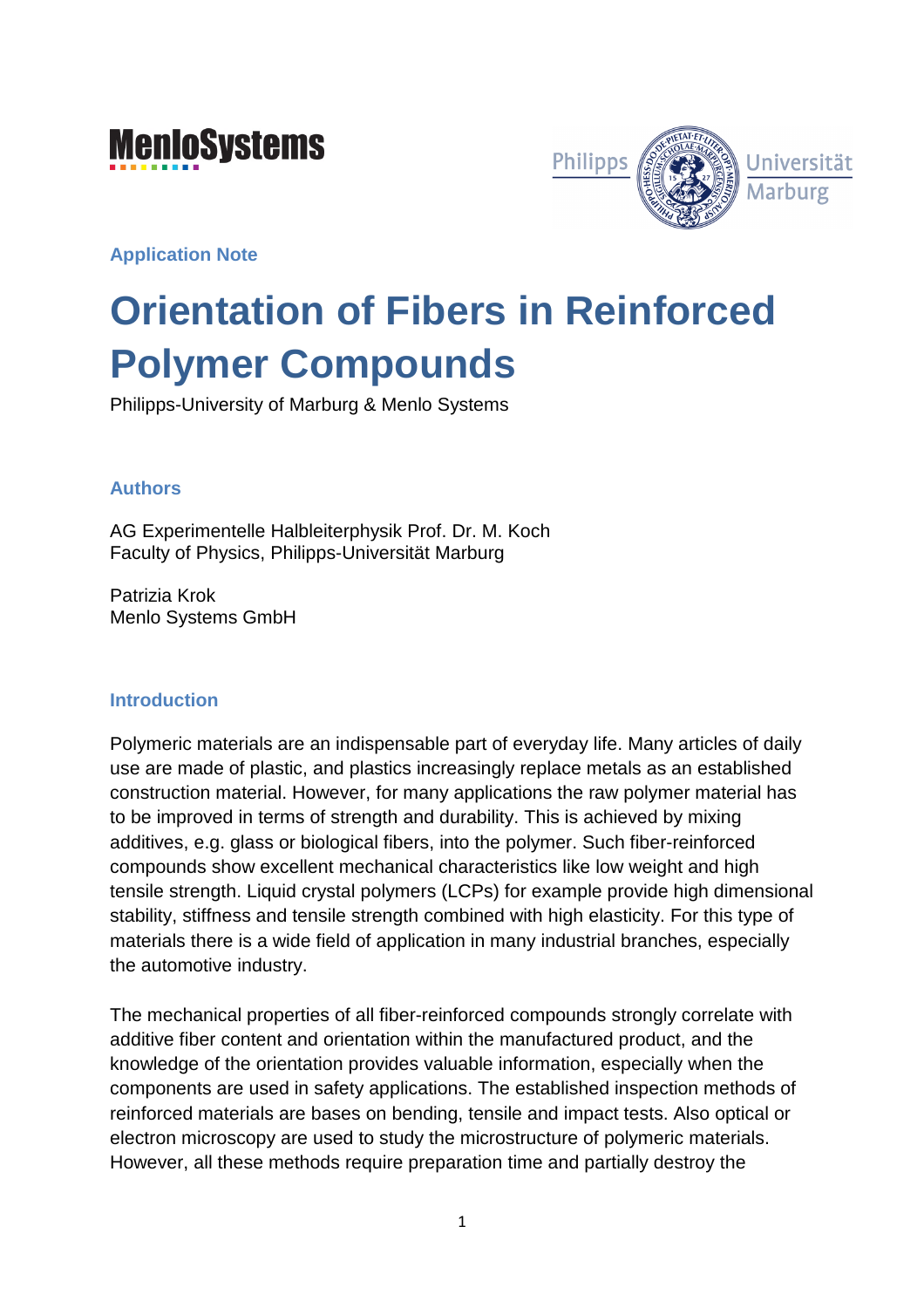sample. Only x-ray techniques enable non-destructive testing, but this implies hazardous ionizing radiation so that special safety precautions are mandatory.

Electromagnetic radiation in the terahertz (THz) spectral range is non-ionizing and empowers a new non-destructive and user-safe testing method. With THz-timedomain spectroscopy (TDS) it is possible to extract optical material parameters with which the amount of fibers or their orientation can be calculated. We present a method to study the fiber orientation of fiber-reinforced material with THz spectroscopy and demonstrate the enormous potential of THz-TDS for the quality analysis of polymeric compounds. The technique evaluates the measured THz signal of a sample at specific points. By scanning a larger sample area pixel by pixel, a false color image is created displaying the fiber orientation angle.

#### **Materials and Methods**

Many reinforced materials show a kind of birefringence where the optical properties, in particular the refractive index, depend on the polarization and the incidence angle of the THz beam relative to the investigated sample. Considering the fiber-filled plastics as a dielectric mixture of two components, this effect can be exploited for determining the fiber orientation.

Compound materials can be described by the effective medium theory (EMT) as long as the particle size is much smaller than the wavelength of the THz-radiation (the frequency of 1 THz corresponds to a wavelength of approximately 0.3 mm) [1]. The EMT enables a theoretical approach to calculate optical properties e.g. the complex permittivity ε of a mixture assuming the properties of the raw components [2]. Herein, the calculated effective refractive index depends on the pure components of the dielectric mixture, the volumetric particle fraction, and the particle shape.



**Fig.1:** Calculated refractive index for HDPE with glass fibers, oriented relative to the polarization of the THz wave.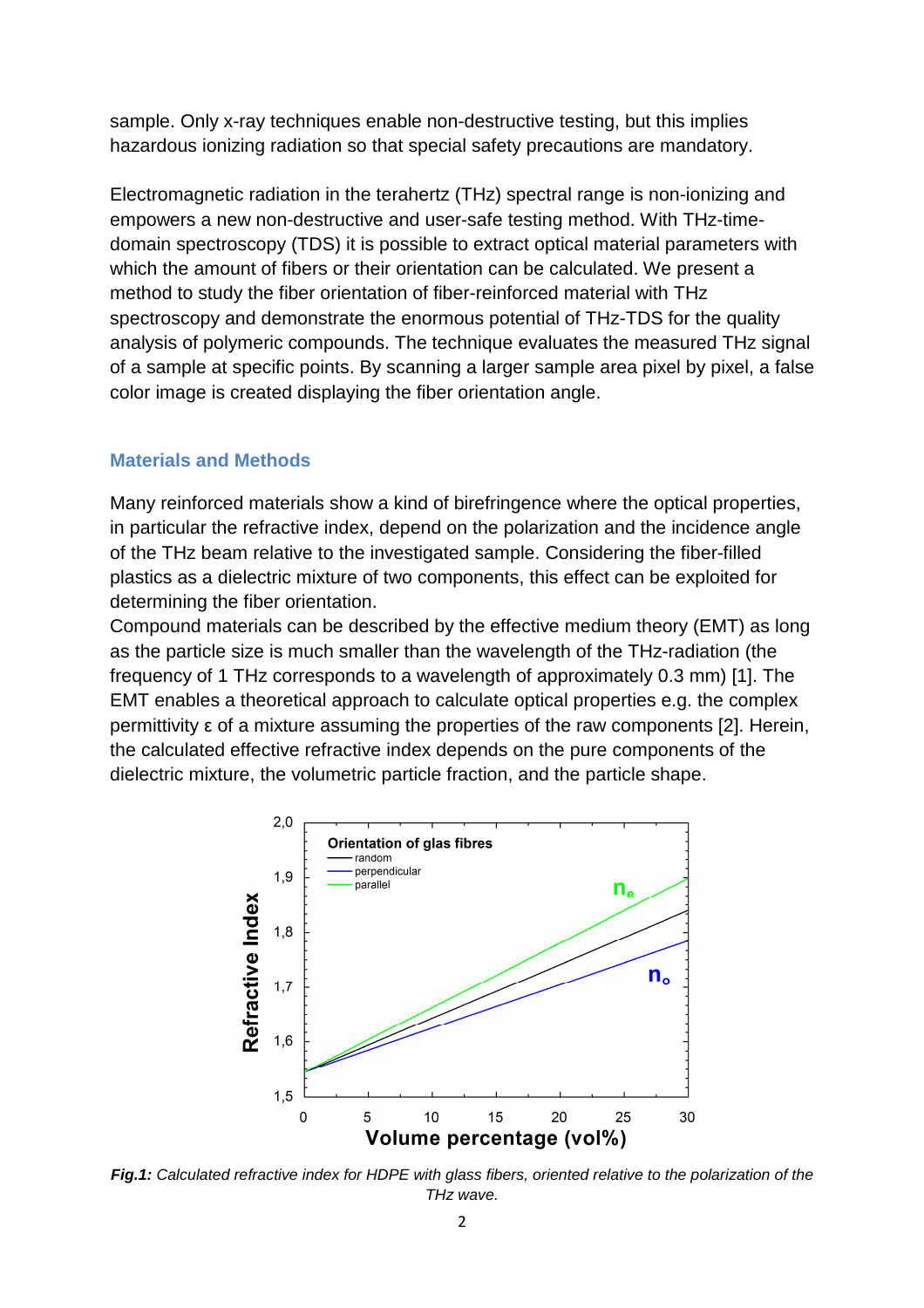The particle geometry is of key importance for the investigation of the fiber orientation. The particles can be described as strong anisotropic rods such that macroscopic birefringence is observed if a majority of the fibers are orientated along a certain direction. When knowing the material parameters of the pure components, the compound can be described mathematically by the EMT of Polder and van Santen [1]. It calculates its effective complex refractive index as a function of the filler content for perpendicularly, parallel, or randomly oriented fibers relative to the polarization of the THz beam. As an example, in figure 1 the resulting refractive indices at 0.42 THz are plotted for fiber reinforced high density polyethylene (HDPE). Different fiber orientation (green, blue and grey lines) leads to a specific refractive index, and the polarized THz wave will be delayed in the investigated according to its polarization relative to the sample orientation. Thus, by measuring the transmitted THz amplitude as a function of sample orientation one can deduce the fiber orientation or extract the fiber content.



**Fig. 2:** TERA K15 assembled in transmission geometry.

Menlo Systems' fiber coupled TERA K15 (Fig. 2) or free space TERA K8 THz timedomain spectrometers are ideally suited to conduct such polarization sensitivesample characterization in transmission. Both, the THz emitter and the detector show sufficient linear polarization selectivity. The spectral range is exceeding 3.5 THz, and the temporal scanning range of more than 300 ps is ideal for measuring even thicker samples. The novel high-power THz antenna technology used in the TERA K15 is a plus for thicker or highly absorbing samples.

For the polarization imaging measurement, the sample is placed into the focus of the THz-beam. With a combined translational and rotational unit the sample area can be scanned through the THz focus and rotated at each pixel position, such that a map of the fiber orientation angle is obtained using the physical-mathematical algorithm described in [2].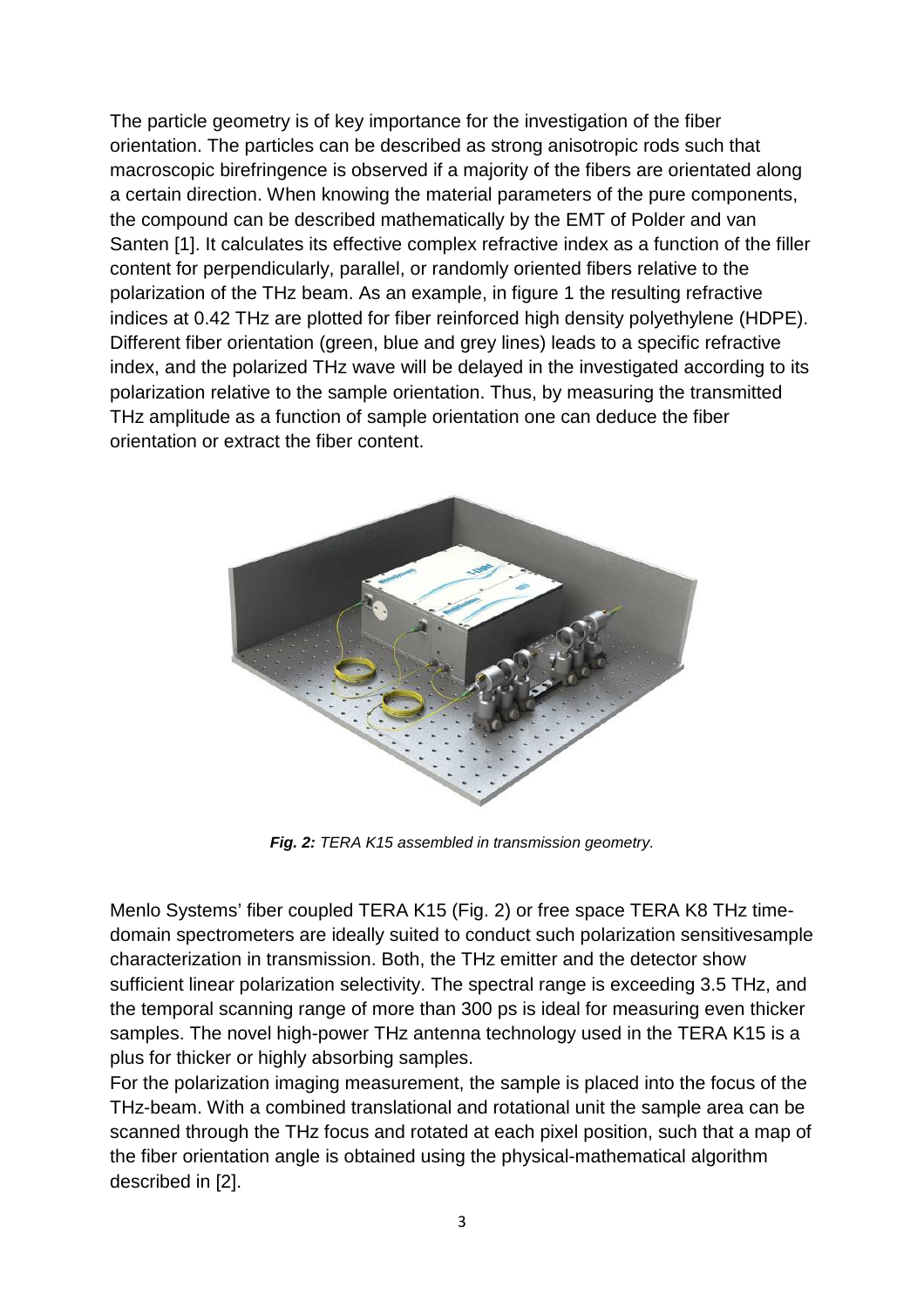#### **Results and Conclusion**



**Fig. 3:** Photograph of an LCP sample with glass fibers orientated at well-defined angles [3].



**Fig. 4:** THz transmission image reconstructed from the calculated angles at each pixel position [3].

We have imaged a liquid-crystal polymer (LCP) sample with glass fiber particles oriented at well-defined angles (photo in Fig. 3, area of THz imaging is indicated) in a THz transmission setup. The sample was positioned at different orientation angles of with respect to the THz polarization. Optically, the sample appears uniform at all positions. The polarization sensitive THz image, however, reveals areas of different fiber orientation (Fig. 4) with an angle ranging from 0° to 90° in a false color map.